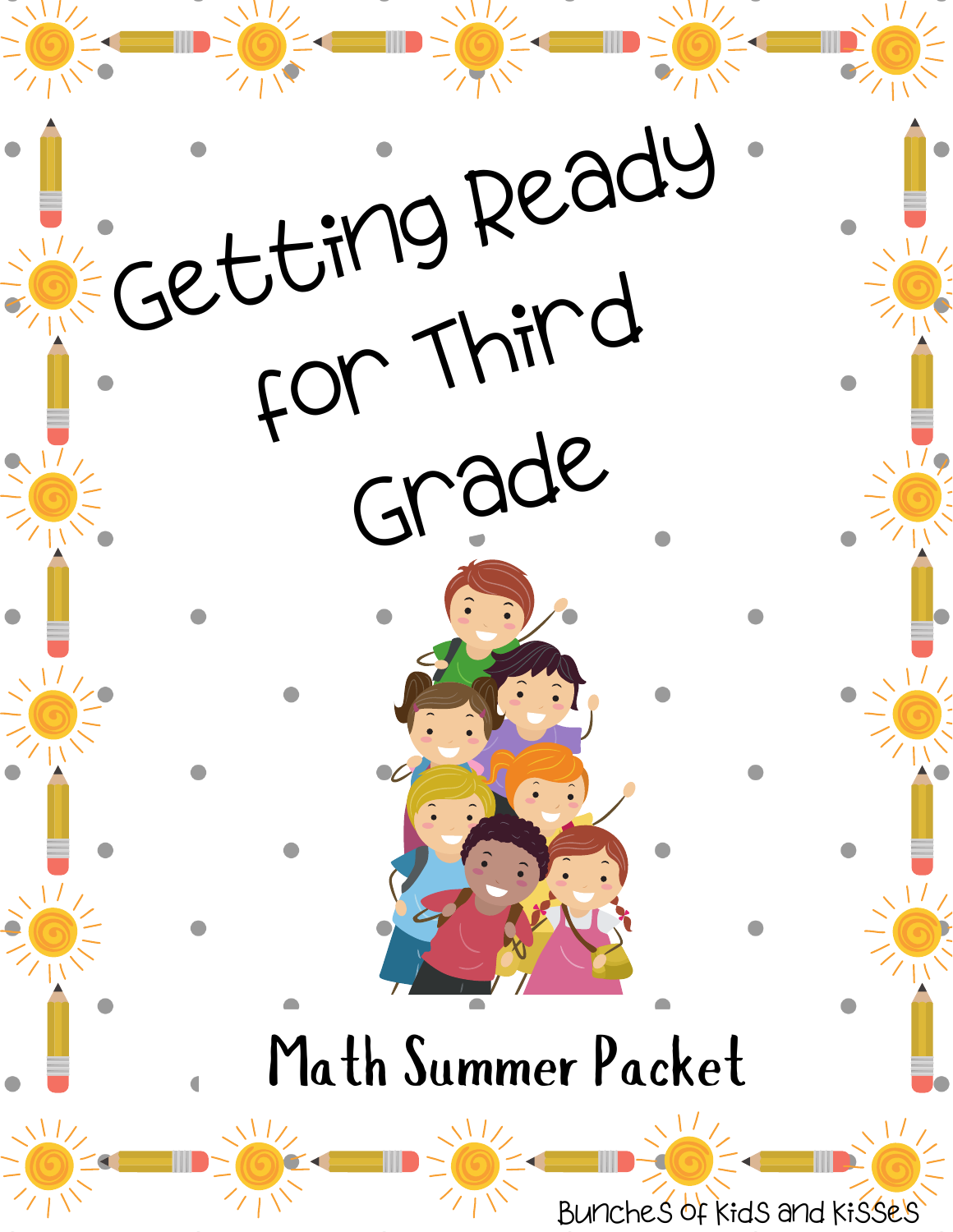## 8 Weeks to 3rd Grade Success!



In this packet you will find 8 weeks of review work for summer. Multiplication is a big part of math in third grade. Memorizing the times tables has been shown in better overall performance in third grade mathematics. A suggested activity is to make flash cards of the multiplication facts and practice with your child. Each week your child will complete one half of each page. This will help your child retain what they learned in second grade to help him/her succeed in third grade.



Bunches of Kids and Kisses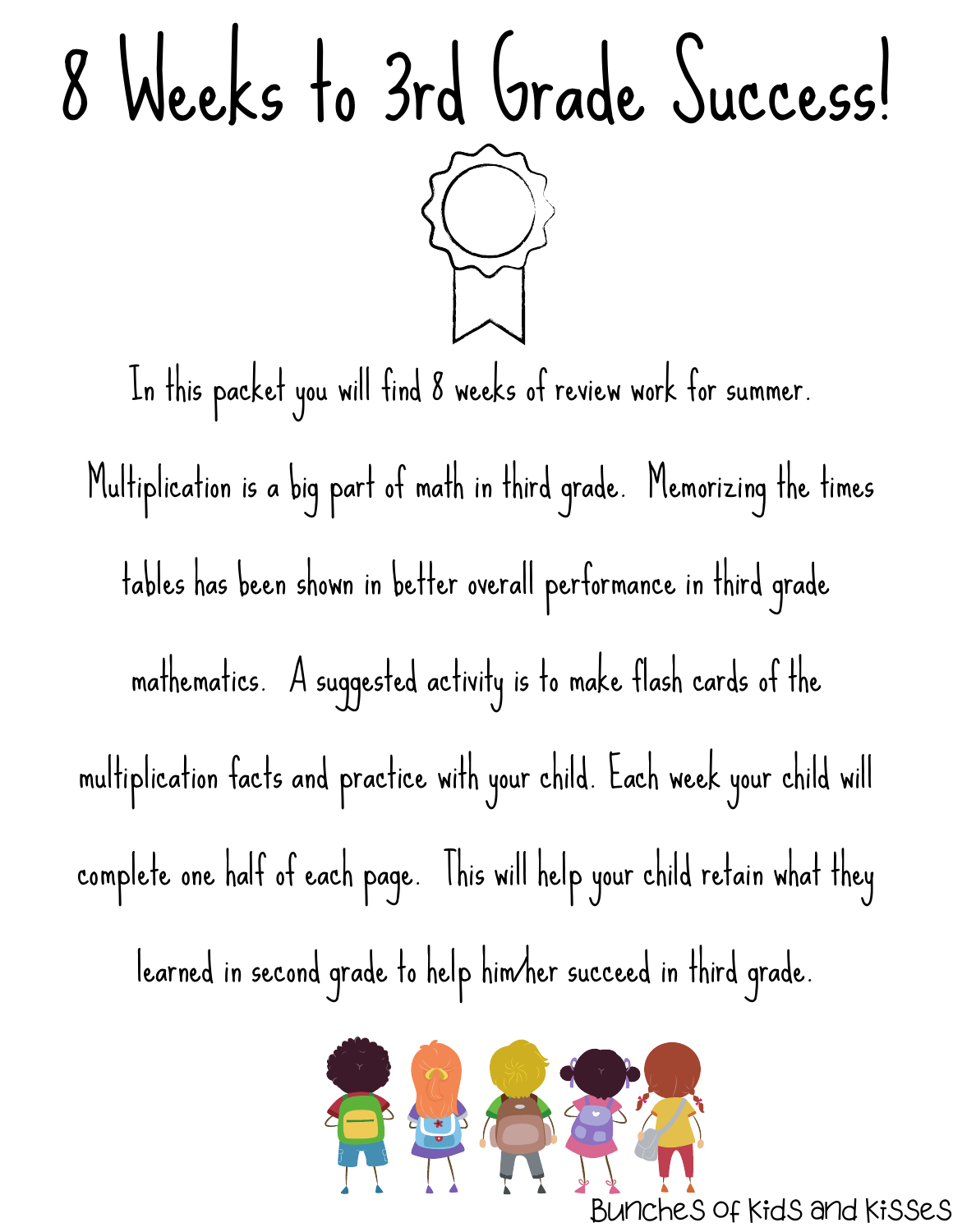

## Multiplication Tables 2x7=14  $2x0=0$  $2x1=2$ 2x8=16  $2x2=4$  $2x9=18$  $2x3=6$ 2x10=20  $2x4=8$ 2x11=22 2x5=10 2x12=24 2x6=12 Y 4x (5x) and (5x) 5x7=35  $5x0=0$ 5x8=40  $5x1=5$ 5x2=10 5x9=45 5x3=15 5x10=50 5x4=20 5x11=55  $5x5=25$ 5x12=60 5x6=60  $\sqrt{2}$ 8x0=0 8x7=56  $8x1=8$ 8x8=64  $8x2=16$ 8x9=72 8x3=24 8x10=80  $8x4=32$ 8x11=88 8x12=96  $8x5=40$ 8x6=48

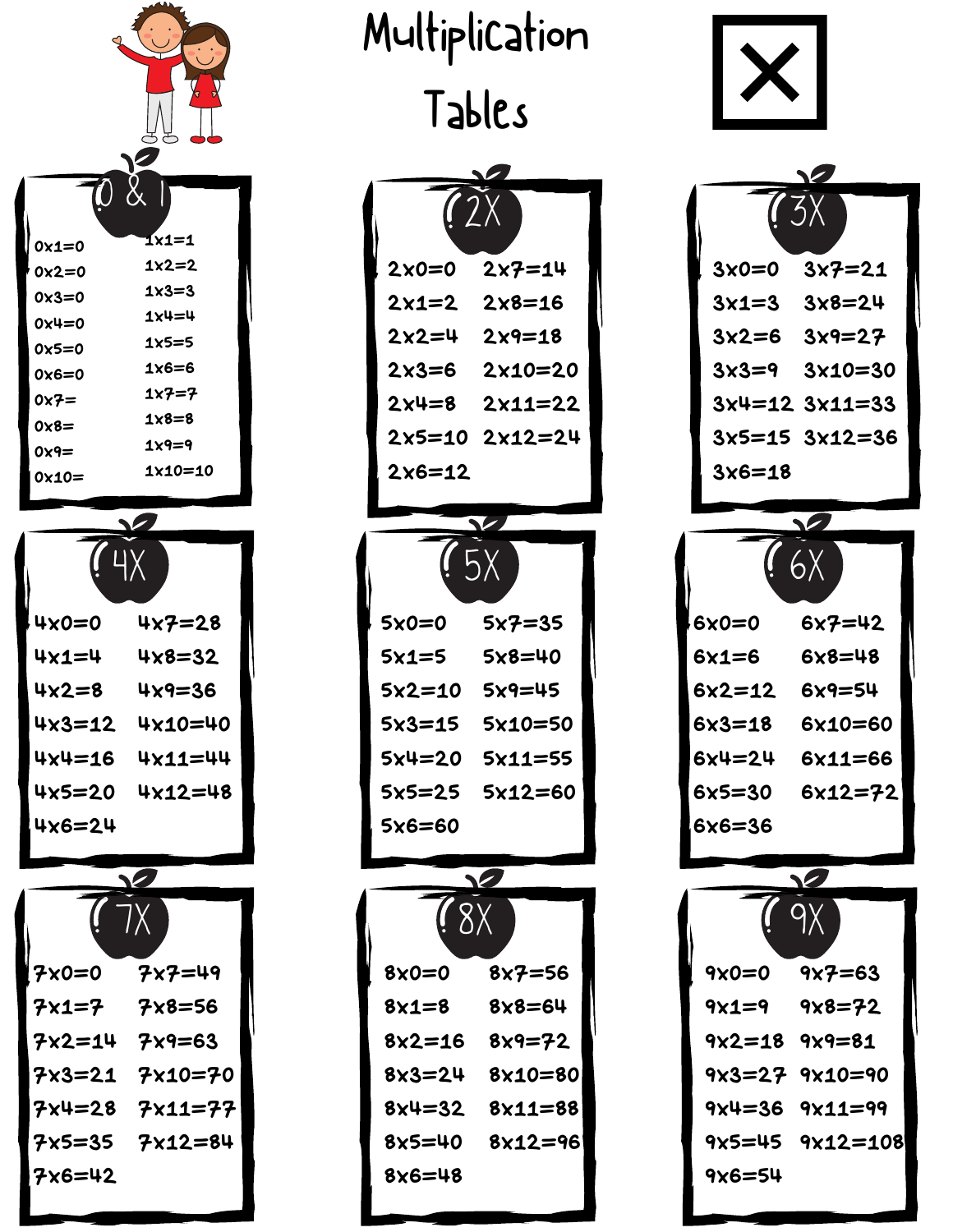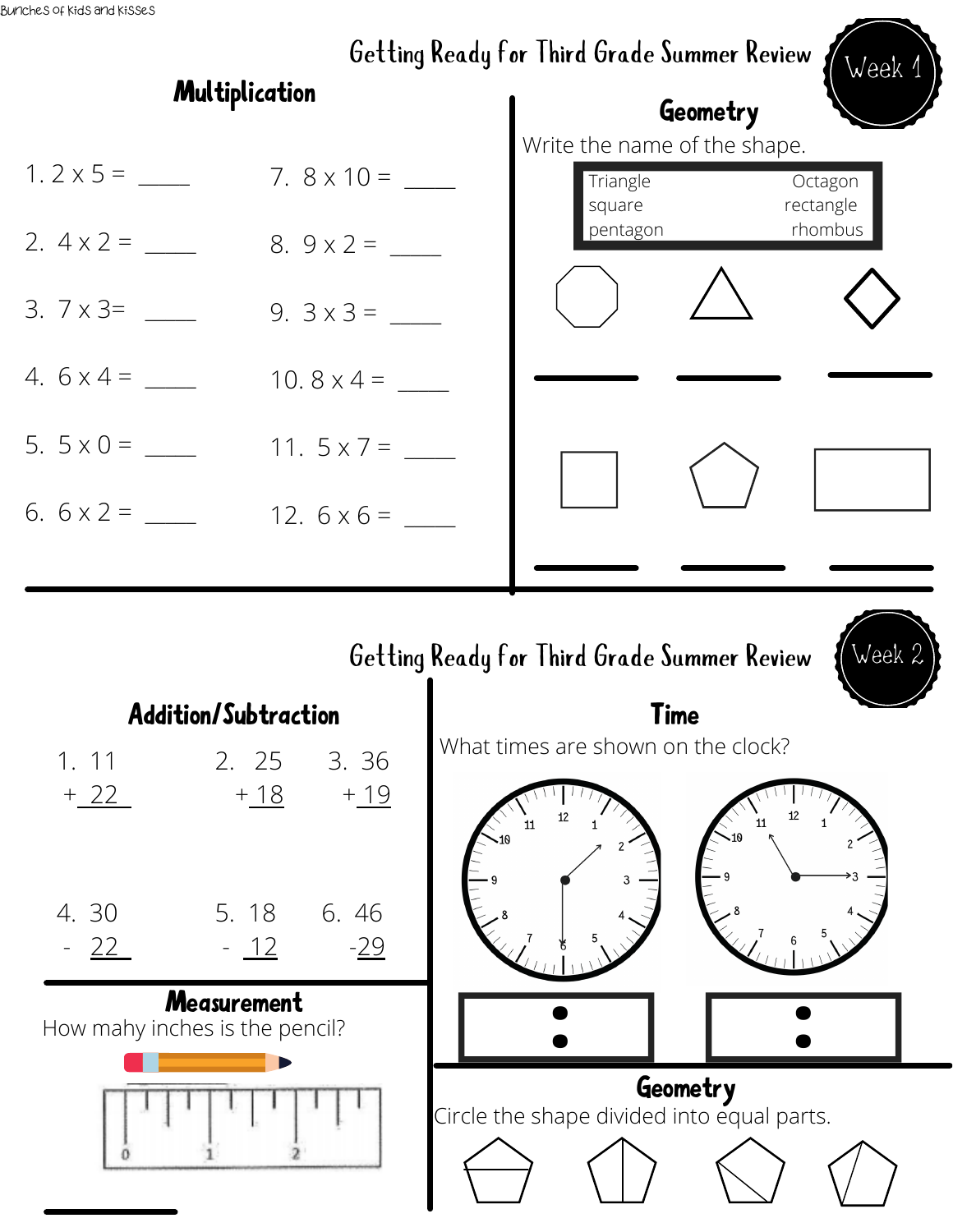Bunches of Kids and Kisses

Getting Ready for Third Grade Summer Review



**Place Value**

Round each number to the tens place.

| 1. $46 =$ | $7.96 =$   | $13.57 =$ |
|-----------|------------|-----------|
|           | $8.31 =$   |           |
| $3.50 =$  |            |           |
|           | 10. $68 =$ | $16.15 =$ |
| $5.53 =$  | $11.75 =$  | $17.92 =$ |
|           | $12.32=$   | $18.11 =$ |

| Getting Ready for Third Grade Summer Review<br><b>Place Value</b><br>Multiplication |                                                     |                    |  |  |  |
|-------------------------------------------------------------------------------------|-----------------------------------------------------|--------------------|--|--|--|
| Round each number to the hundreds                                                   |                                                     |                    |  |  |  |
| place.                                                                              | $1.2 \times 1 =$                                    | 8. $3 \times 1 =$  |  |  |  |
| 1. $286 =$ 4. $243 =$                                                               |                                                     |                    |  |  |  |
|                                                                                     |                                                     |                    |  |  |  |
| 2. $371 =$ 5. $315 =$                                                               | $\begin{array}{ccc}   & 3.2 \times 3 = \end{array}$ |                    |  |  |  |
| 3. $550 =$ 6. $427 =$                                                               |                                                     |                    |  |  |  |
|                                                                                     | $4.2 \times 4 =$                                    | 11. $3 \times 4 =$ |  |  |  |
|                                                                                     |                                                     |                    |  |  |  |
| <b>Measurement</b><br>How mahy inches is the pencil?                                | 5. $2 \times 5 =$                                   | 12. $3 \times 5 =$ |  |  |  |
|                                                                                     | 6. $2 \times 6 =$                                   | 13. $3 \times 6 =$ |  |  |  |
|                                                                                     | $7.2 \times 7 =$                                    | $14.3 \times 7 =$  |  |  |  |
|                                                                                     |                                                     |                    |  |  |  |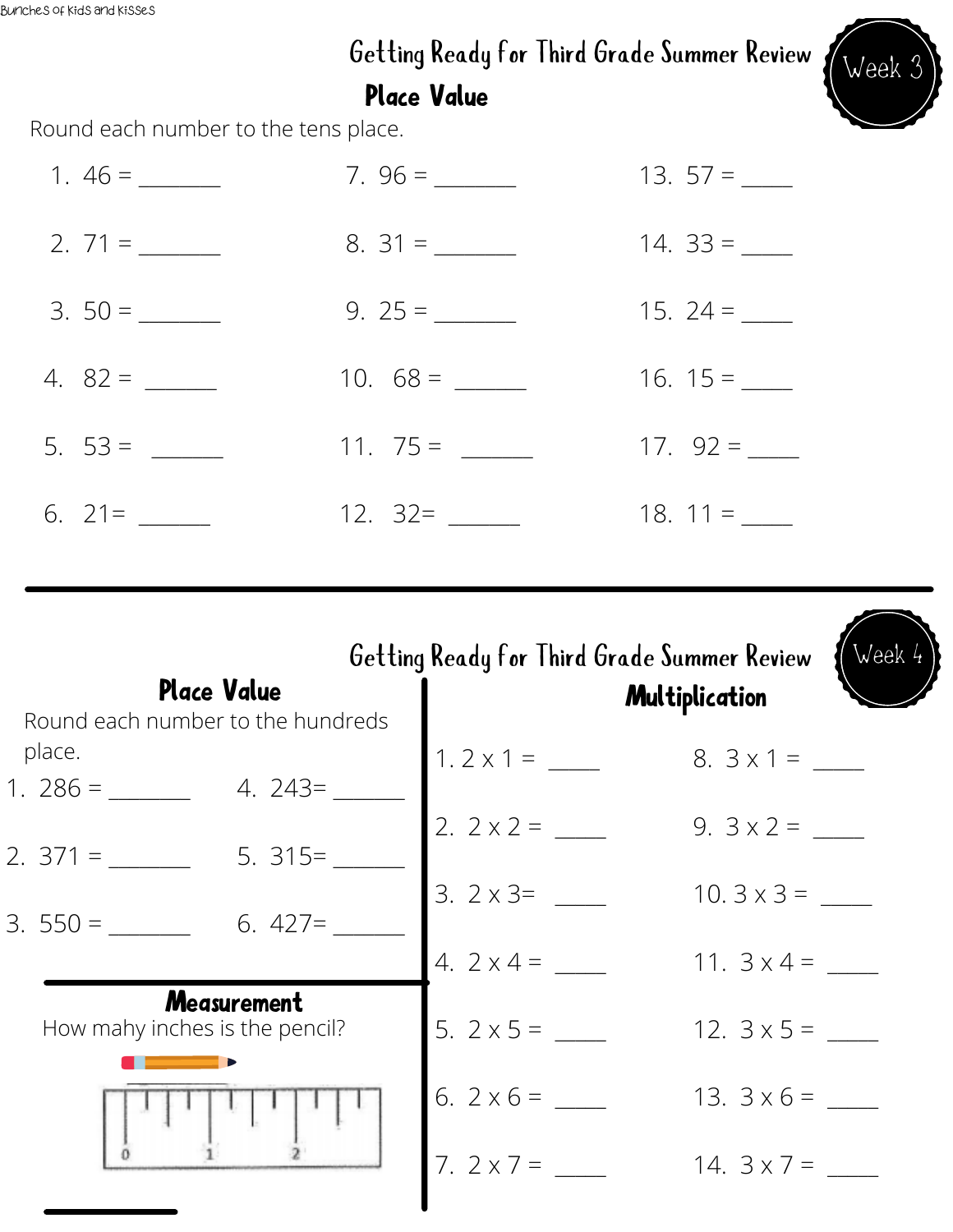| unches of Kids and Kisses                    |                                                               |                                                       |
|----------------------------------------------|---------------------------------------------------------------|-------------------------------------------------------|
|                                              |                                                               | Getting Ready for Third Grade Summer Review<br>Week 5 |
|                                              | Multiplication                                                | Graphs                                                |
|                                              |                                                               | Look at the graph. Which plant has the<br>most votes? |
|                                              | 2. $4 \times 2 =$ 7. $8 \times 2 =$                           | ***Favorite Planet***                                 |
|                                              | $3.4 \times 3=$ 8. $7 \times 3=$                              | Mercury                                               |
|                                              | 4. $4 \times 4 =$ 9. $5 \times 4 =$                           | Venus 33<br>3332<br>Mars                              |
|                                              |                                                               | Ź.<br>Jupiter                                         |
|                                              | 5. $4 \times 5 =$ 10. $5 \times 5 =$                          | 33333<br>Saturn                                       |
|                                              | <b>Unknown Number</b><br>What number makes the sentence true? | $\mathcal{B}_{+}$ = 2 KIDS<br><b>KEY: EACH</b>        |
|                                              | $1.36 + 52 \quad 3.15 + 32 = 32$                              |                                                       |
|                                              | 2. 48 - $\_\_$ = 13 4. 53 - $\_\_$ = 27                       |                                                       |
|                                              |                                                               | Week 6<br>Getting Ready for Third Grade Summer Review |
| Write the value of the underlined<br>number. | <b>Place Value</b>                                            | Geometry<br>Circle the shapes with four sides.        |
| 1. 2 <u>6</u> 3= _______                     | 1. $601 =$                                                    |                                                       |
| 2. $\underline{540} =$                       | 2. 689=                                                       |                                                       |
| 3. 30 <u>0</u> = _______                     | 3. $453=$                                                     | Circle the shape with less than four sides.           |
| How mahy inchas is the nansil?               | <b>Measurement</b>                                            |                                                       |

Circle the shape s with more than four sides.







- 2. <u>5</u>40= \_\_\_\_\_\_
- 3. 30<u>0</u>= \_\_\_\_\_\_

**Measurement** How mahy inches is the pencil? D  $\ddot{\mathbf{0}}$  $\overline{\mathbf{2}}$  $\mathbf{1}$